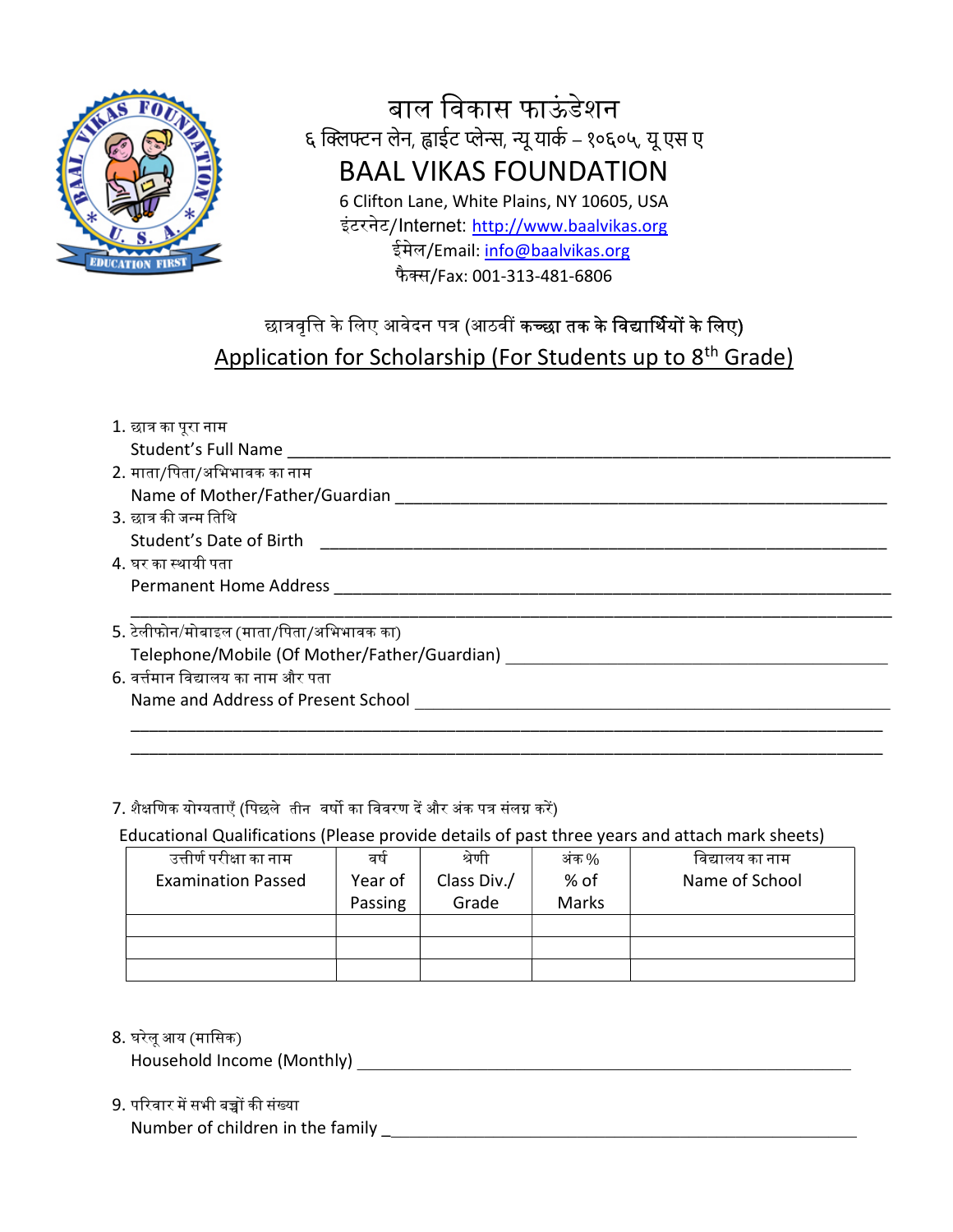10. घोषणा / Declaration

.<br>मैं घोषणा करता/करती हूं कि उपर्युक्त विवरण मेरी जानकारी और विश्वास के अनुसार सही है और मैं चयन होने पर संस्थान के नियमों और निर्देशों का अनुपालन करुँगा / करुँगी।

I hereby declare that the particulars given above are true to the best of my knowledge and belief and I will comply with the rules and guidelines of the foundation if selected by the same.

| तारीख |  |  |  |
|-------|--|--|--|
| Date  |  |  |  |

माता/पिता/अभिभावक का पूर्ण हस्ताक्षर Full signature of parents/guardian

| स्थान |  |  |  |
|-------|--|--|--|
| Place |  |  |  |

छात्र का पूर्ण हस्ताक्षर Full signature of the Student

### कक्षाध्यापक या विद्यालय के प्रधानाचार्य से सत्यापन )वैकल्पिक) VERIFICATION BY THE CLASS TEACHER OR PRINCIPAL OF SCHOOL (OPTIONAL)

(यह फार्म, जिस विद्यालय में छात्र नामांकित है उसके कक्षाध्यापक या प्रधानाचार्य द्वारा भरा और हस्ताक्षरित होना चाहिए) (To be filled in and signed by the Class Teacher or the Principal of the school where the student is presently enrolled).

ᮧमािणत ᳰकया जाता हैᳰक ᮰ी / सु᮰ी , इस िव᳒ालय केिनयिमत छाᮢ हᱹऔर कक्षा स्पाद में पढ़ रहे हैं। मैं आगे प्रमाणित करता/करती हँ कि ऊपर लिखा इस विद्यालय से संबंधित शैक्षिक योग्यता मेरी के जानकारी केअनुसार सही है।

| This is to certify that Mr./Ms.                                                                | , is a regular student                   |
|------------------------------------------------------------------------------------------------|------------------------------------------|
| of this school, studying in class                                                              | . I further certify that the educational |
| qualifications related to this school mentioned above are correct to the best of my knowledge. |                                          |

कक्षाध्यापक या प्रधानाचार्य का हस्ताक्षर (Signature of Class Teacher or Principal)

| तारीख | नाम              |
|-------|------------------|
| Date  | Name             |
| स्थान | टेलीफोन/मोबाइल   |
| Place | Telephone/Mobile |